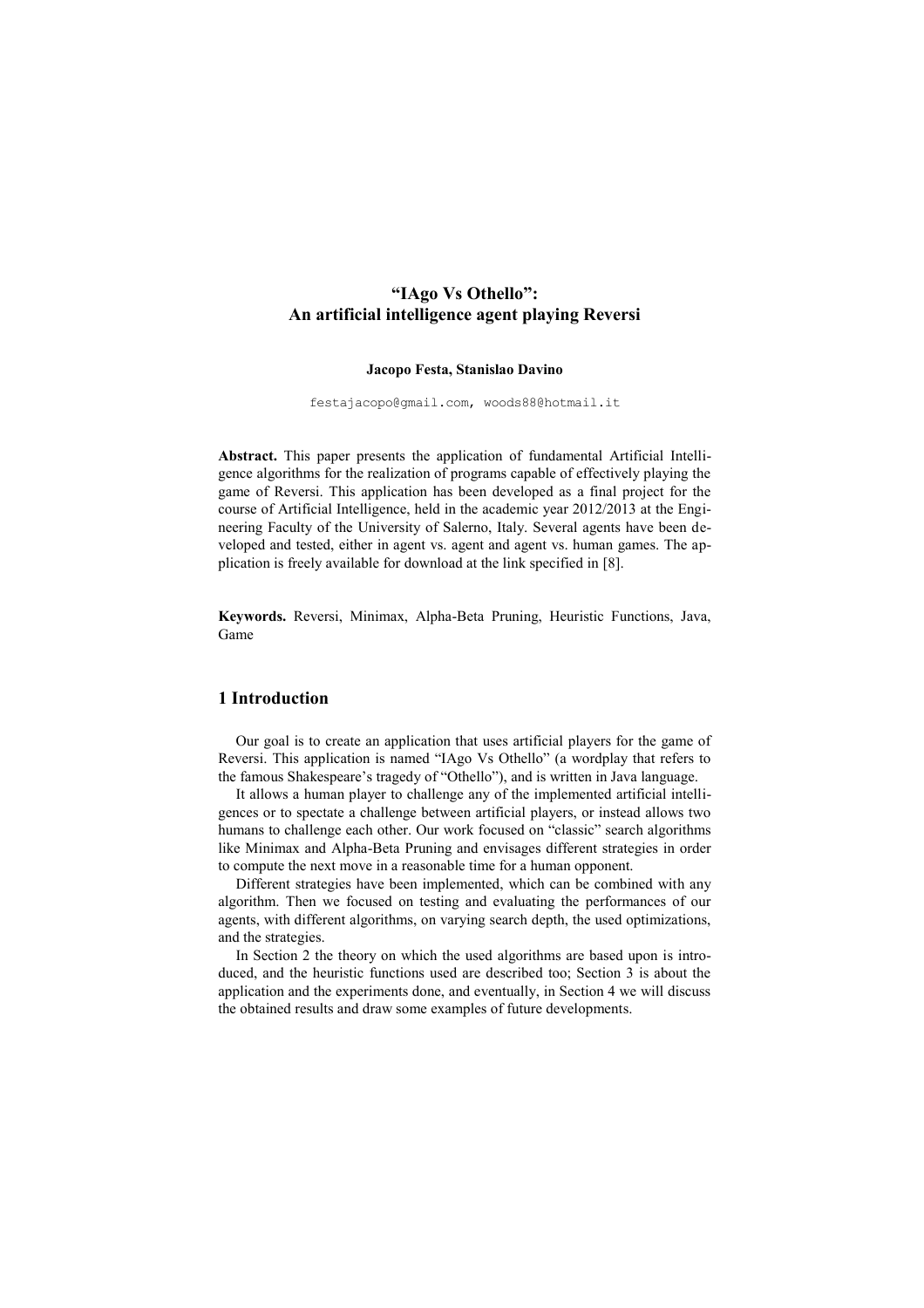# **2 The Agent**

An agent is an entity capable to evaluate the state of the game board and to select a move from the set of the available ones. An agent uses a specific algorithm to explore the available moves and their consequences, and a strategy to evaluate them.

## *2.1 The algorithm*

The algorithms implemented in this work are variations around a basic algorithm, called Minimax. This algorithm comes from Von Neumann's Game Theory [1, chapter 5] [2]; it works mostly like a human would think: starting from his currently available moves, it selects one of them and evaluates its consequences, i.e. how the game state will evolve as a result to that particular move.

In this game state "projection" the algorithm knows that, as the players alternate between each other (unless a special situation occurs), it is the opponent player's turn, so it selects an opponent's move and evaluates its consequences; after this, it is the player's turn again, and a new move is selected.

The algorithm goes on until it reaches a game over state. It keeps track of the moves sequence that brought to that state and explores other possibilities, by going one step backward and selecting other moves. This is done systematically until all the game over states have been evaluated, and the best of these is elected as objective (i.e. a state that means victory for the agent, or if no victory is reachable, a state that means draw).

As the agent knows the sequence that leads to the objective state, it now simply selects the first move that brings the game towards it.

There are two main issues with this approach. Firstly, the chosen sequence is composed by both the player's and the opponent's moves; the agent can make a guess about which move the opponent will choose, but this is only a mere prediction. If the opponent chooses a different move, the game will evolve differently.

This is not a concern at all, because this agent is an optimum player (a player who always tries to maximize its final points) and works with the assumption that the opponent is an optimum player too, struggling to minimize the agent's score, so the agent will select as the opponent's moves those that lead towards a minimization of its final points. If the opponent doesn't choose optimum moves, then the player will get a higher score than expected because, if there was a different set of moves that could further minimize the agent's score, the opponent would have chosen it, so other non-optimum moves can only lead to a smaller score for the opponent, and a greater score for the agent.

The second issue is a more problematic one. Suppose, for the sake of simplicity, that at each step there are 10 available moves, that lead to 10 different game states. For each of these states, there are other 10 moves as well; considering all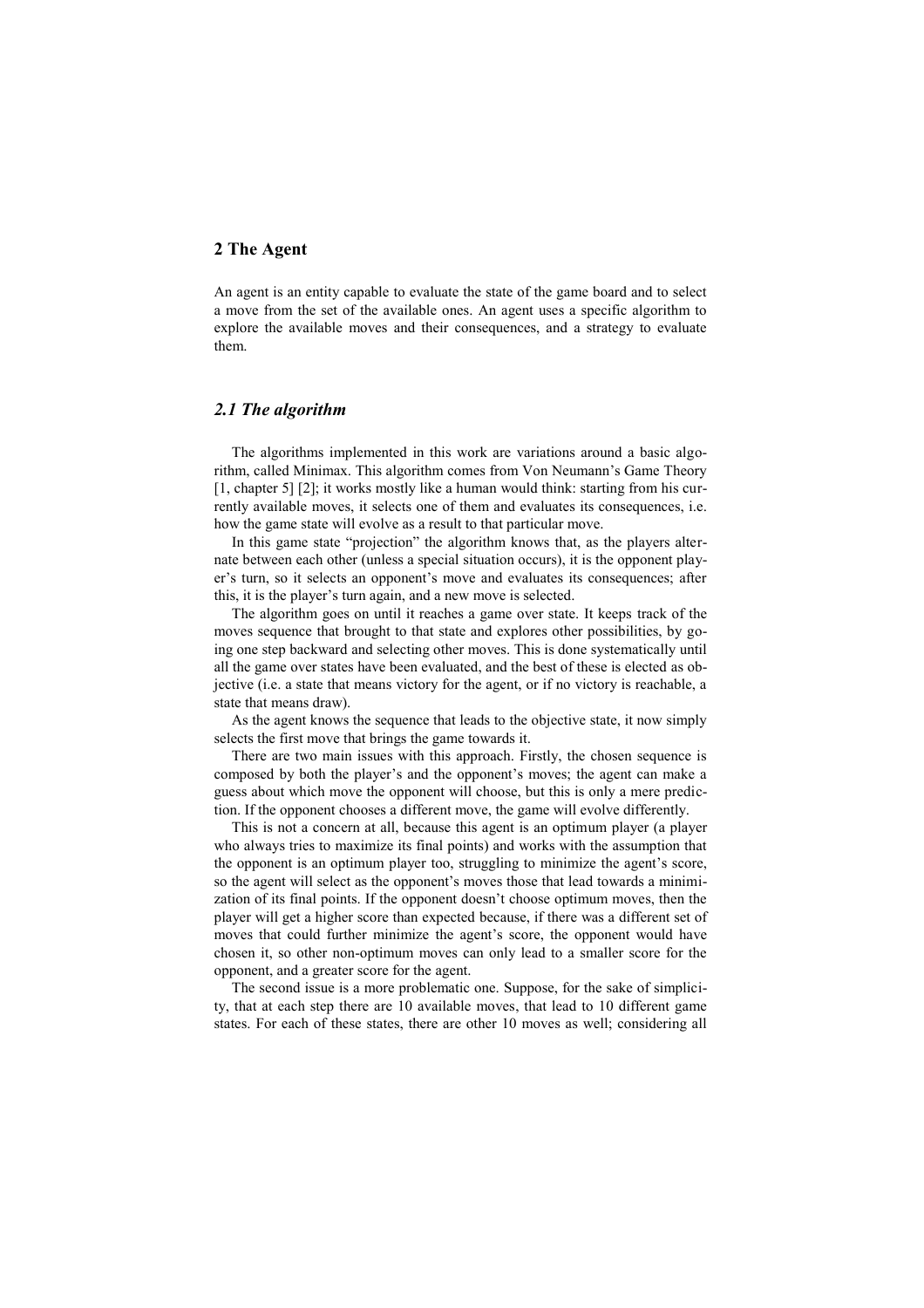the possible 2-moves sequences, we have a total of 100 different states. All the possible 3-moves sequences lead to a total of 1,000 different states, and so on. The number of states to be evaluated grows exponentially the deeper the algorithm goes. For Reversi, with a total of max 60 turns, the number of states to be evaluated has been estimated to be approximately  $10^{58}$  [3].

Exploring so many states cannot be done at all with currently available computers: computing time required to evaluate a single move would be more than the age of the universe itself! Our objective is to have agents capable to compute a move in a reasonable time for a human opponent, i.e. a few seconds.

In order to do this, beside Minimax, we have implemented another well known algorithm, called Alpha-Beta Pruning [1, chapter 5]; it works like Minimax, except for the fact that it stops the evaluation of a possible move when it knows that this move is always worse than another one already evaluated. Alpha-Beta Pruning is a good optimization of Minimax because achieves the same results using less time and memory, as less moves and less states are evaluated.

Even using Alpha-Beta Pruning, though, computing time is still too much heavy. So, the search is cut when a certain maximum depth is reached. With this variation, *terminal states* (i.e. states evaluated at the max depth) generally aren't game over states, and the agent does not know if they are good or bad ones. To evaluate these states we must give the agents some knowledge that can be used to determine what is the right thing to do in a particular game situation. Different knowledge (called "*heuristics*") lead to different strategies and different playing styles.

# *2.2 Heuristics*

#### **2.2.1 Heuristic on Score (HS)**

The simplest heuristic function for the game of Reversi calculates the score of the player (i.e. the number of disks of his color currently on the game's table). Intuitively, may seem like a good strategy, because in the end, victory goes to the player with the highest number of disks of his color. Actually, the score during the game may greatly vary from one turn to the other in such a way that having more disks in a certain game state does not necessarily represents a real advantage. This heuristic does not have good performance, but is useful to compare the behavior of other and more complex heuristic relative to a "beginner" player behavior.

#### **2.2.2 Heuristic on Mobility (HM)**

With this heuristic, we do not consider the actual score of the player, instead we calculate some parameters: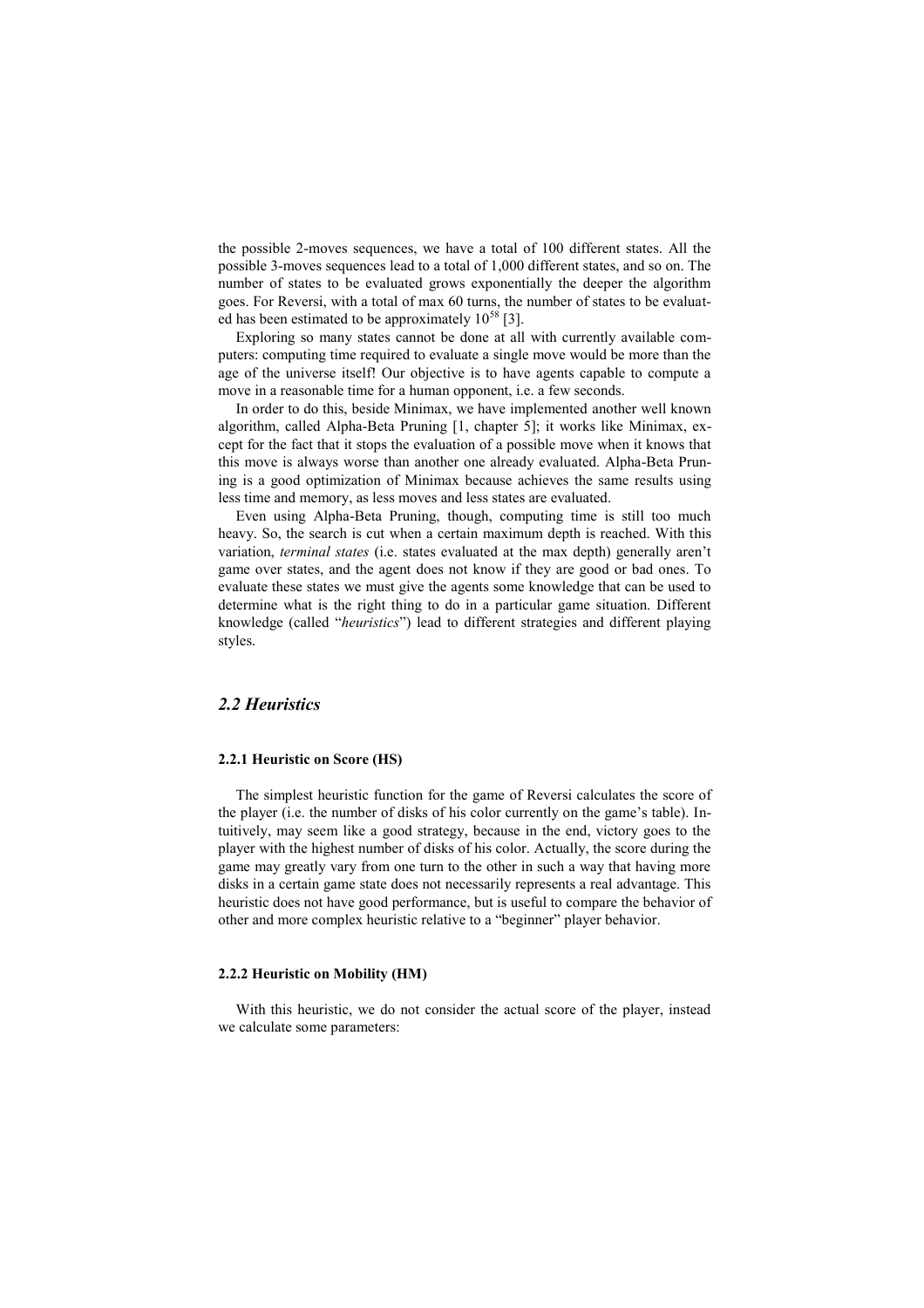- *Mobility of the player:* the number of available moves:
- *Potential mobility of the player:* the number of empty slots next to at least one disk belonging to the opponent;
- *Potential mobility of the opponent:* the number of empty slots next to at least one player's disk;

It's important to note that if a player cannot play legal moves (in other words his mobility is equal to zero), he is obliged to pass the turn, that is a serious disadvantage for him and a big advantage for the opponent, who probably will win the game. This way to estimate the utility is much better than HS, but is anyway far from the optimum because, in late game, mobility tends to decrease for both the players.

### **2.2.3 Heuristic on Mobility and Corners (HMC)**

One fundamental strategy in Reversi is to focus on capturing the corners. These represent very important positions. A disk is *stable* if it can't be turned to the opponent's color; any disk placed in a corner is, by definition, stable and makes stable every adjacent disk along the edges. For this reason, in addition to mobility, a good heuristic function has to consider the corners and the positions near them. Taking the corners is more important than keeping an high mobility, and so we appoint an heavy weight to the corners in the evaluation. We also assign a negative score to those positions that give to the opponent access to the corners as well, because those are undesirable positions.

#### **2.2.4 Heuristic on Mobility, Corners and Edges (HMCE)**

Corner positions are fundamental, but positions along the edges are important too; this heuristic function tries to take into account this fact by considering the number of disks the player has on each edge, and subtracting the number of opponent's disks to this value. With this heuristic, the agent tries to play more on the edges (in addition to the corners) and tries to stop the opponent from taking them.

## **2.2.5 Heuristic on Mobility, Corners, Edges and Stability (HMCES)**

HMCE confers a positive score to a state of the game in which the player has more disks along the edges than the opponent (including corners), and a negative score otherwise. However, the strategic meaning of the disks along the edges is more important if those disks are also stable, i.e. they can't be captured by the opponent. An edge disk is stable when: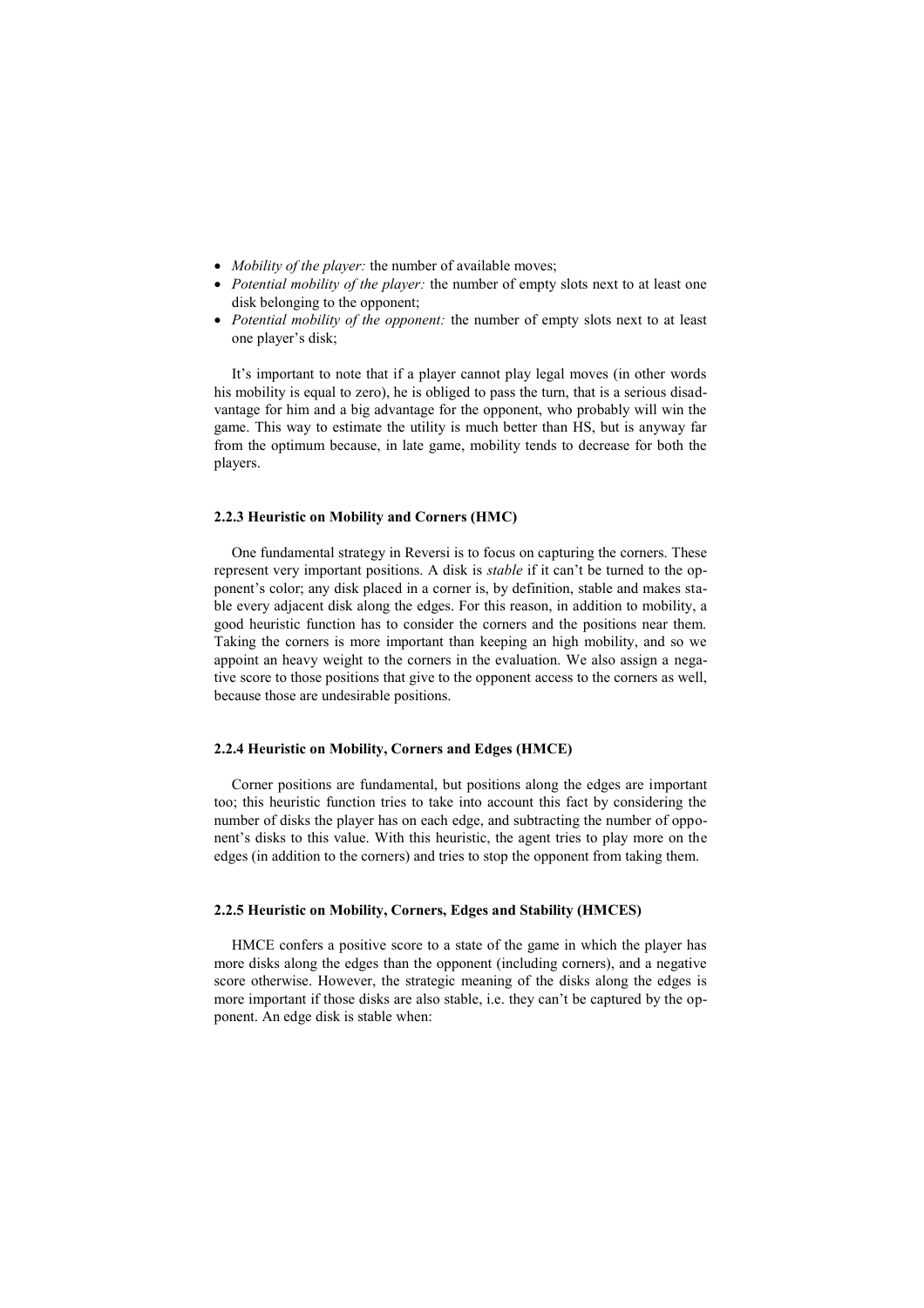- It is placed in one of the four corners;
- $\bullet$  It is placed in a row or in a column of disks of the same color that ends at least in one of the four corners.

We chose to evaluate only the stability at the edges positions, as these positions are easier to compute; central disks' stability, after all, depends from the stability at the edges (due to the recursive nature of the stability definition), and it is less important.

## **2.2.6 Heuristic on Mobility, Corners, Edges and Stability, Time-variant (HMCEST)**

During a Reversi match, several strategies can be used depending on which phase the game is in. A Reversi match requires 60 turns (unless someone succeeds to win earlier). For this reason we decide to evaluate the scores on mobility and stability depending on the current game turn, assigning more or less importance to both strategies depending on the current phase the game is in. This heuristic works by computing separately the mobility-related score and the stability-related one; then the final score is given by multiplying these scores by some weights and sum them with the corner score (which is not weighted). Let  $w_m$  and  $w_s$  be the mobility and stability weights, respectively, and T the current turn number; weights are determined as follows:

- $w_m = 1.5$  and  $w_s = 0.5$  if  $T \le 20$ ;
- $w_m = 1.5$  and  $w_s = 0.5$  if  $20 \le T \le 40$ ;
- $w_m = 1.5$  and  $w_s = 0.5$  if  $T \ge 40$ .

# **3 Playing with "IAgo Vs Othello"**

The application has been written in Java 1.6; we chose this programming language in order to have a cross-platform, self-contained application that can be instantly downloaded and launched, and because of the libraries that come with Java, which allow to make easily complex applications and good user interfaces.

"IAgo Vs Othello" is available for free download at [8], and it is released under a GPL3 license.

All the agents have been written from scratch, based on pseudocode available in [1, chapter 5]; there are, however, some variations with respect to the original version, because the algorithm has to manage the situation in which there isn't any available move; according to Reversi rules the player has to pass the turn, so the node currently evaluated must create a new child node without any variations on the game state, where now is the opponent's turn. If also the opponent has no available moves, then this child node represents a game over state.

The implemented algorithms are: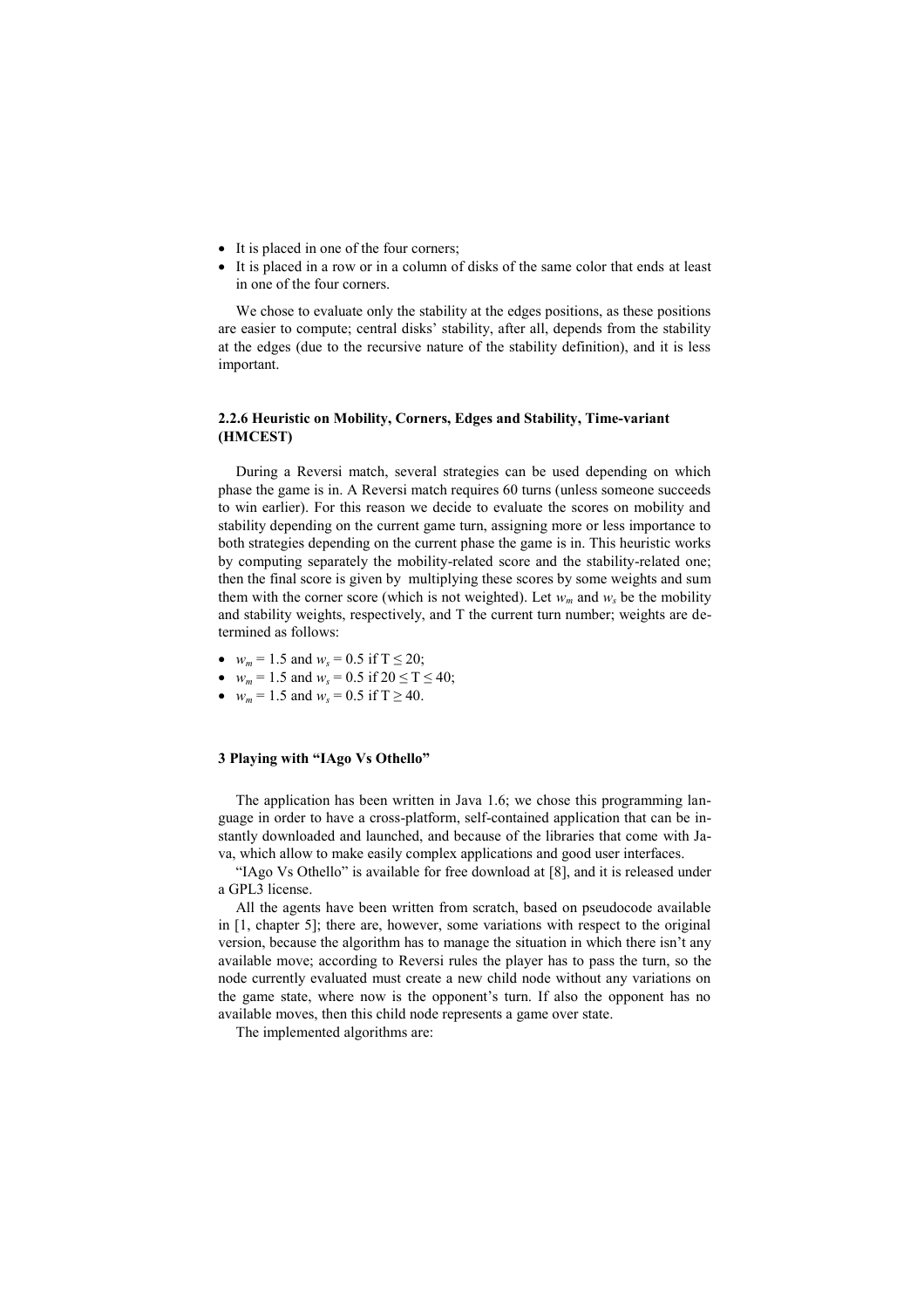- Minimax;
- Alpha-Beta Pruning;
- H-Minimax (Minimax with support for heuristic functions);
- H-Alpha-Beta Pruning;
- Randomizer (simply selects the move randomly);
- Greedy (selects the move that flips the maximum number of opponent's disk).

Minimax and Alpha-Beta Pruning, without heuristics, cannot be used on a 8x8 table, so they haven't been tested in our experiments; they can choose a move in a reasonable time on a 4x4 table though. Minimax and Alpha-Beta-Pruning (and their heuristic versions too) have a time complexity that goes like  $O(b^d)$  and  $O(b^{d/2})$ , respectively, according to the theoretical ones, where *b* is the *branching factor* (mean number of moves available in any game state), and *d* is the maximum depth. Computing times have been also experimentally verified.

The application allows a user to play against an artificial agent, or against another human; it also allows to spectate a match between two artificial agents and see the outcome of it.

There are two different interfaces available to start a new game; the complex one allows to generate one or two personalized agents by selecting an algorithm and some options, like the heuristic function and the max depth; the basic one presents the user with five different predefined agents, which correspond to different levels of difficulty.

To evaluate the agent performance, we let the agents we have developed play against each other and collect information from the matches, like the number of victories, defeats, draws, mean root branching factor for each turn, mean time required to compute the next move for each turn, etc., for each agent. We use also agents that use the same strategy but they evaluate the moves at different depths: these maximum depths are: 1 (only the currently available moves are evaluated), 3, 5 and 7. All the agents in the shown experiment use the same algorithm (H-Alpha-Beta Pruning) in order to keep computing time in a reasonable limit. The goal of this experiment was to measure how depth affects both computing time and game performance, and to evaluate the quality of the tested strategies. Results are shown in Table 3.1.

This experiment has shown that:

- As max depth increases, we can see a better playing ability, which is demonstrated by the raw victories/defeats ratio;
- As max depth increases, we can see mean computing time for each move strongly increases, in according to their exponential time complexity;
- At the maximum tested depth  $(= 7)$ , we can see that HMC is the heuristic that behaves better. This can be explained by the fact that, as depth increase, a more complex heuristic may cause an agent to be distracted by more, simultaneous, and less important objectives, while a simpler one can focus towards more important ones; this may suggest that, as an objective, stability is somewhat less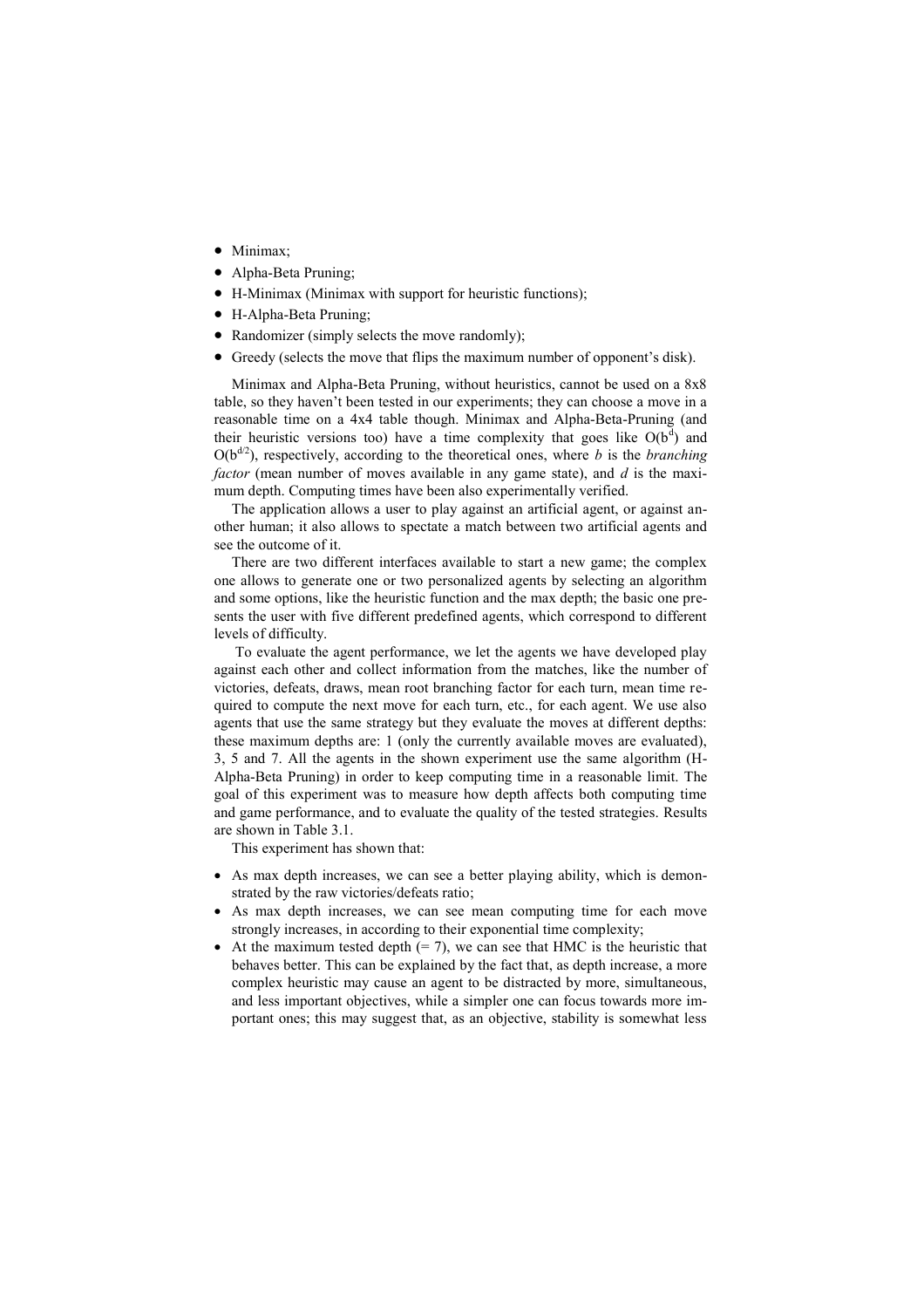important than mobility and the edges capturing; maybe an even better agent can be created by properly weighting these scores, like we tried to do with the HMCEST heuristic.



**Fig. 3.1. Game situation in a Reversi game. Legal moves for the current player (the white one in this example) are highlighted with dark green disks.**

| Agent                     | Victories Defeats |     | Mean computing<br>time (microseconds) |
|---------------------------|-------------------|-----|---------------------------------------|
| H-ABPruning-D1-HMC        | 44                | 295 | 116                                   |
| H-ABPruning-D3-HMC        | 115               | 223 | 3498                                  |
| H-ABPruning-D5-HMC        | 169               | 171 | 61762                                 |
| H-ABPruning-D7-HMC        | 329               | 11  | 1079018                               |
| H-ABPruning-D1-HMCE       | 99                | 240 | 124                                   |
| H-ABPruning-D3-HMCE       | 176               | 163 | 3614                                  |
| H-ABPruning-D5-HMCE       | 250               | 90  | 66650                                 |
| H-ABPruning-D7-HMCE       | 300               | 40  | 1152387                               |
| H-ABPruning-D1-HMCES      | 99                | 241 | 134                                   |
| H-ABPruning-D3-HMCES      | 190               | 150 | 3837                                  |
| H-ABPruning-D5-HMCES      | 260               | 80  | 69279                                 |
| H-ABPruning-D7-HMCES      | 300               | 40  | 1223536                               |
| H-ABPruning-D1-HMCEST     | 65                | 264 | 127                                   |
| H-ABPruning-D3-HMCEST 139 |                   | 191 | 3774                                  |
| H-ABPruning-D5-HMCEST 210 |                   | 130 | 72598                                 |
| H-ABPruning-D7-HMCEST 260 |                   | 80  | 1089245                               |

**Table 3.1. Victories, defeats, and mean computing time for each tested agent.**

A series of games against human players have been done too, using agents corresponding to five different difficulty levels; so far, human players have performed well against *Beginner*, *Easy* and *Medium*. Some have been able to defeat *Hard*, but no one could defeat *Very Hard*. We plan to arrange a Reversi contest with more human players to play against the artificial agents, in a strictly con